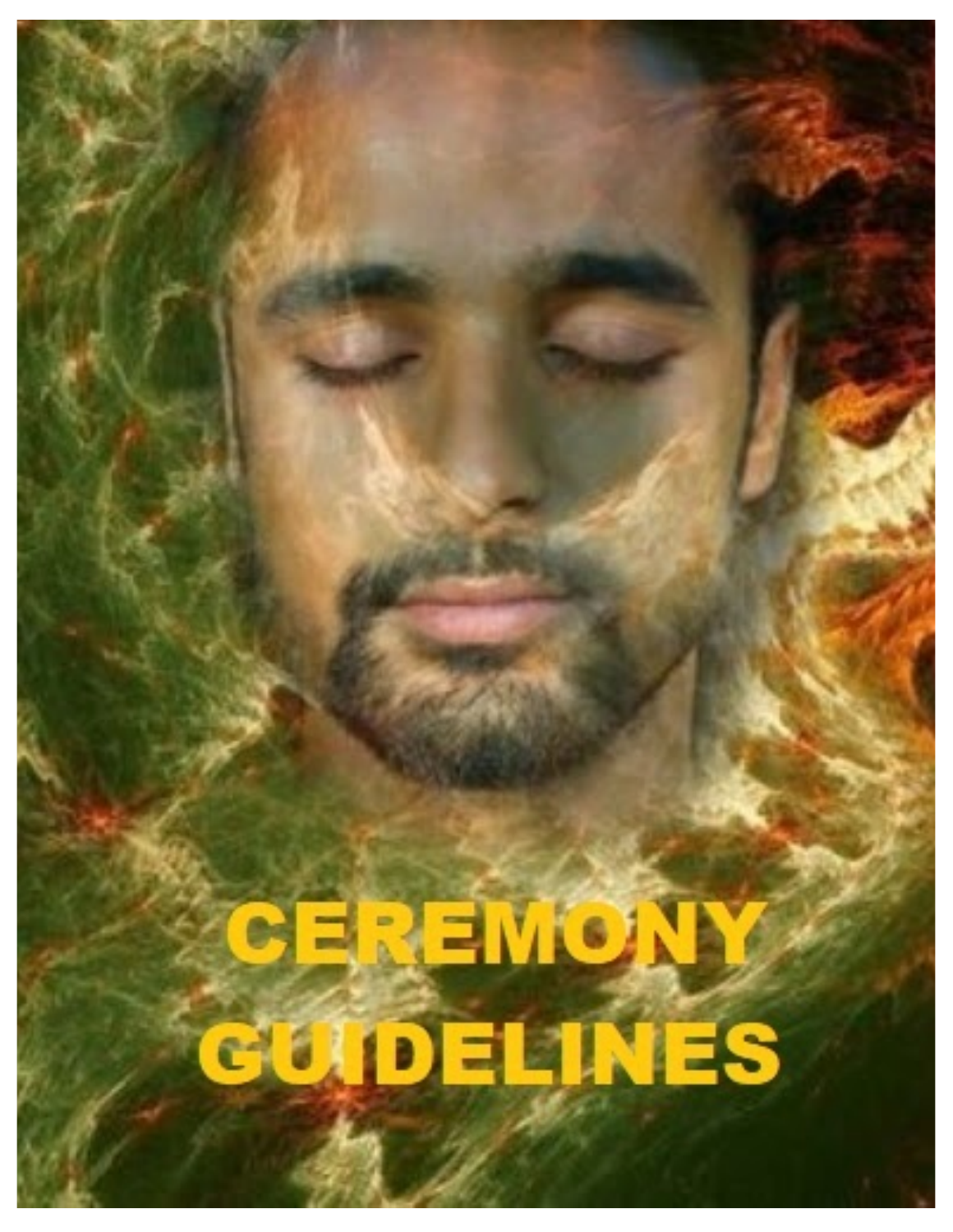In the spirit of aloha, we are honored to share the following with you about entheogens (plants that teach to literally "become divine within") and our indigenous, Hawaiian, psychotropic plant ceremonies.

## **• SHAMANIC TRADITION •**

Shamanic practice holds the study of plants and trees to be medicine. Likewise, the indigenous peoples of Hawaii and the Pacific Islands believe that humans can receive knowledge and wisdom by working in a symbiotic relationship with the natural world. With the assistance of Master Plants (e.g., psychoactive plants that teach), we can grow in knowledge, teachings and insights about ourselves, our Divine nature, and our relationship to our True Self, our Within, which is often otherwise perceived as being separate and/or external as "other(s)."

This holistic approach opens the opportunity for the shamans at Muaisa Hale Pule to work with a specific combination of sacred plants to commune with the nature spirits of the within world. By likewise accessing a "super conscious" state with the aid of these plant teachers in our ceremonies and shamanic programs, guests and participants receive a similar experience of their energetic existence.

#### **• SACRED PLANT TEACHERS •**

As popular as it is these days to travel to the Amazon to drink "ayahuasca" for this purpose, this highly publicized brew made from 2 or more South American rainforest plants is considered to be a controlled, schedule 1 substance in the United States. Even though the religious use of entheogens is protected by the United States Constitution, the fine print of the Federal regulation that codifies the Constitution makes the unauthorized use, importation and distribution of psycho-active plants a felonious criminal act punishable by imprisonment in most states. At the time of this writing, in Hawaii and in the majority of states in the Union, the legal use of ayahuasca for spiritual purposes is, at best, arguable in court.

Since 1998, however, our shamans have been studying ayahuasca and researching Hawaii's native, indigenous plants with an eye towards creating a legal, psychoactive, psychotropic brew that would be comparable in effect to the entheogenic properties of South American ayahuasca. Honoring that it is significant to partake of sacred, psychoactive plant teachers on location, in their native environment, we are therefore able to offer those who come here, to the middle of the world's largest ocean (the ocean named after "Peace"), a ceremonial opportunity to experience and celebrate the sacred plant teachers of Hawaii and this part of the world -- in the habitat in which the plants have been breathing, growing, rooting themselves and contributing to indigenous rituals and ceremonies for thousands of years.

## **• ABOUT US •**

MUAISA HALE PULE is an official Chapter of the New Haven Native American Church (NHNAC), a recognized 501(c)(3) which is in direct lineage to The Rosebud Native American Church, whose authority was legally established with the United States government in 1924. We have been duly authorized to conduct our affairs in the state of Hawaii since 2014 and have hosted hundreds of people from all over the world for our plant ceremonies, vision-quests, shamanic rebirths, and NHNAC healer certification programs.

#### **• OUR SHAMANS •**

CHIEF JACK 'GOLDEN FEATHER' ALEXANDER, is our 'Talking Stick.' Born shaman, he was officially recognized by Chief White Feather in the high desert of Nevada,USA in 1992 and was trained and initiated into shamanic practice in the Lakota tradition by Chief White Feather and his wife, Crawling Bear Claw. Jack has been officiating shamanic ceremony for over 25 years and lived and worked with the *manku* (shamans) of Southeast Asia for nearly a decade before coming to Hawaii.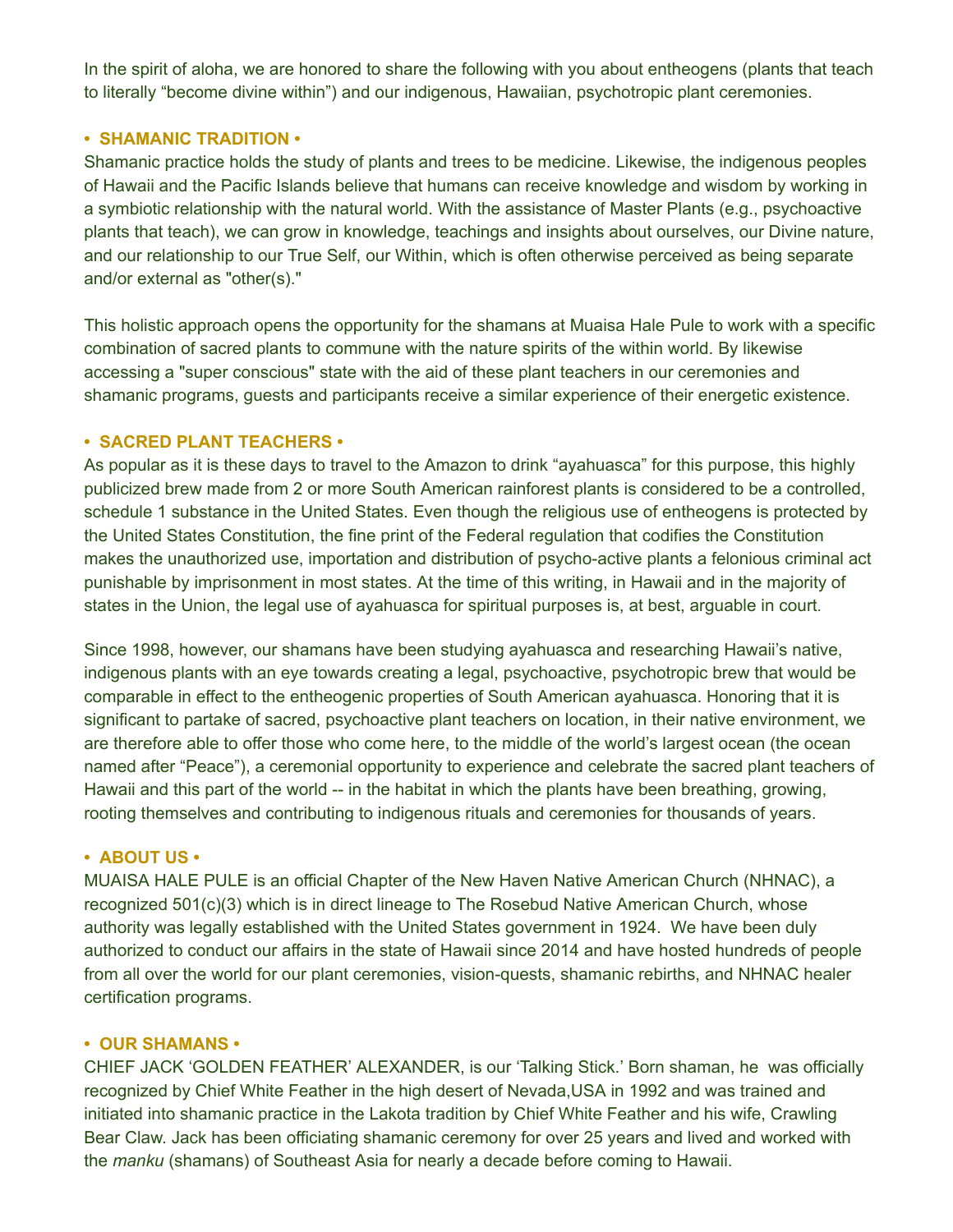DR ZZ, aka: "Hovering Humming Bear" was recognized as shaman in 2001. She has a Ph.D. in Counseling with specialties in natural healing and Food as Medicine. Since 1988, ZZ has lived in Hawaii for close to 20 years. She began working with ayahuasca in 1998 and studied Hawaiian plants with Kaipo Kaneakua, a ninth generation *Kahuna Mahi ai Lu'au la'peu au Keeper* at that same time*.* Having spent much of her adult life in various locations of the Pacific Rim, studying, teaching, and practicing traditional healing methods, she holds grants and certifications in Reiki, Tenrikyo, Hypnotherapy, New Decision Therapy, Intuitive Healing, and a number of other related healing disciplines.

#### **• THE PLANTS •**

In Hawaii, it is said, there are 150 plants and 150 uses for each one. At Muaisa Hale Pule, we use a proprietary blend of wildcrafted, 100% organic entheogens whose leaves, stems and/or roots have psychoactive, spiritual teaching properties and are -- at the time of this writing -- 100% legal to consume.

# **• CEREMONIES & CERTIFICATION •**

Our purpose in using sacred plant teachers is to open the opportunity for healing, personal growth, and the experience of Master Teacher Plants in an accessible, Hawaii jungle setting. You may sign up for one or more ceremonies although the deepest involvement comes from building upon multiple experiences as you integrate this work. You may also incorporate these same sacred plants in the course of our shamanic programs and certifications. The ultimate potential for personal growth comes from our 10-day Shamanic 'Life Purpose' Rebirth, after which time you will be given an opportunity to become certified as a Healer / Medicine Woman / Medicine Man under the auspices of the New Haven Native American Church (NHNAC).

## **• DATES & TIMES •**

Ceremonies take place on our shamanic grounds every Sunday evening whenever 2 or more people plan in advance to join us (maximum = 8.) Participants arrive at approx 6:00 PM (time varies according to sunset); ceremony begins ½ hour later and lasts for 4-5 hours. There can be no late arrivals, and we ask that you do not arrive too early. If something happens to prevent you from getting here at the designated arrival time, you will be refused entry and invited to reschedule for a later date. We also cannot allow you to leave the shamanic grounds for at least an hour after you think you are able to drive; so it may be 11:30 PM to 12:30 AM before you are free to leave to go home or to your place of lodging.

## **• OUR LOCATION •**

Our setting is in the upcountry jungle of Kealakekua, Hawaii, an area known by Hawaiian elders as the "Golden Triangle." Located on the western slopes of Mauna Loa (historically considered the largest volcano on Earth), we sit directly atop the 19.5 vortex, one of Earth's 10 major vortices. This is the place the ancients called "The Pathway to the God" as they came here from all the surrounding islands to heal and rejuvenate.

Situated on top of a live volcano (the most recent eruption was over 30 years ago in 1984), you can be sure that "stuff" is going to "come up": for while you are here. People's personal process in this energy varies, and we cannot predict what yours may be; but we promise to be present for you and to honor without judgment any inner processing that may arise for you during your interactions here. A good motto to keep in mind while experiencing sacred plants at this frequency is: *"You gotta; feel it to heal it."*

## **• CEREMONY SPACE, SETTING & DURATION •**

Each participant will be asked to leave all electronics and personal items (except for eyeglasses, a flashlight and possibly a journal) in their vehicles, outside the ceremonial area. Once the sacrament has been poured, and everyone has ingested their drink, each person will begin a silent meditation.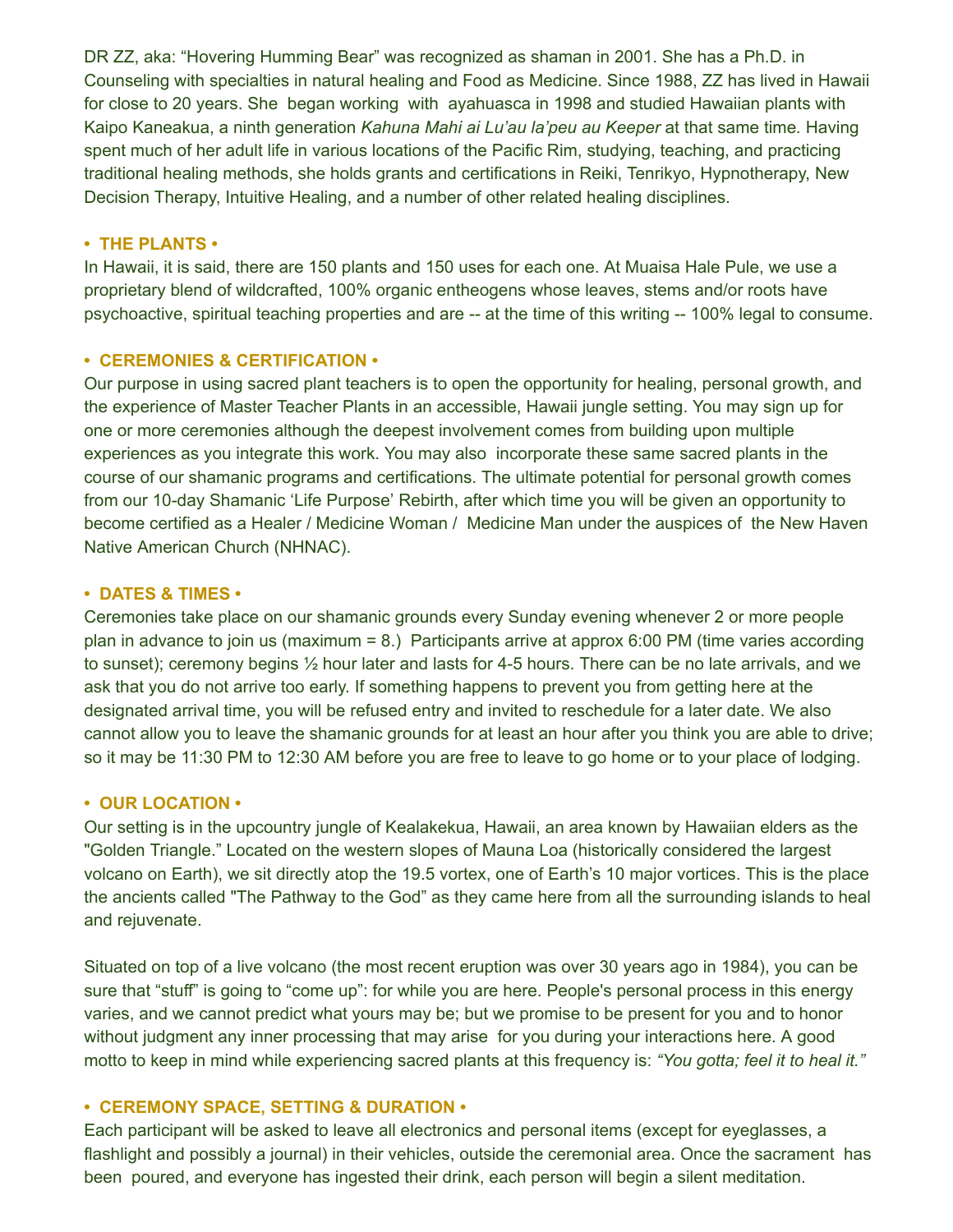It is important to understand that the work with these plant teachers and with the 432 Hz frequency of our vortex location, the ambient nature sounds, and the accompanying music is meditative. It is a time to go inward for self-exploration and self-discovery. This is not a place for conversation or for other forms of distraction. Participants are asked to refrain from eating, drinking anything, and/or making physical contact with other participants during the ceremony. Throughout the ceremony, you will be free to leave the circle and to wander the lawns but not to go on the driveway or leave the shamanic grounds.

Shaman 'Golden Feather' will be guiding the work with music, meditation and energy work. Throughout the evening, he may also interact one-on-one with some or all of the participants, performing hands-on healing. When working one-on-one in this way, he interacts with the energy (physical, mental, spiritual) in a very deep way. This is a key element of the ceremonial experience.

At the end of the ceremony (about 5 hours in total), time will be allotted for everyone to share and integrate their experiences before returning to their places of lodging. We also serve soup, congee or porridge. Should anyone feel hangover-like sensations (blurred vision, vertigo and physical inertia), they will be cautioned not to leave the shamanic grounds for a number of hours and *not to drive a vehicle until any conditions like this have passed. You will be required to drive no more than 20 miles (30 minutes) immediately following ceremony.*

# **• CLEANSING AND RELEASE •**

Everyone's energy body is different; and there are many ways for people to release and let go of energy. Shaking, yawning, laughing, crying, peeing, pooping and regurgitating are among the most common. It doesn't matter whether you do any or all of these things; it is impossible to predict a person's mode of cleansing. If you feel the need, just let it happen.

## **• PREPARATION AND INTEGRATION •**

Each person is expected to prepare for the ceremony in advance. In this respect, it is important that you formulate an intention when working with these sacred plants, Curiosity is not enough. Rather, it is significant to work with these powerful plant teachers with the intention of learning and healing. Look deeply inside yourself, and consider what you are hoping to learn from this experience.

It is important to have proper support when integrating this kind of deep personal work. After a ceremony with these plants, it is also beneficial to have a strong support network around you as the plant teachers are likely to bring to the surface many emotions.

## **• LODGING & MEALS •**

Upon receipt of your charitable contribution and booking, we will email a list of nearby, affordable lodging options. Rooms (.8 to 2.4 km / .5- to 1.5-miles from us) generally have kitchenettes and/or access to restaurants, grocery stores and a well-equipped shared kitchen for preparing meals and snacks.

There is no camping or lodging on the shamanic grounds.

A few nearby room rates are listed below::

- SINGLE ACCOMMODATIONS IN FEMALE OR MIXED DORM
- \$40 -45 per night / \$198 per week (off season)
- SINGLE PRIVATE ROOM / DETACHED, SHARED BATH \*
- \$43 per night / \$258 per week year round
- SINGLE PRIVATE ROOM / PRIVATE ENSUITE BATH \* \$72 per night / \$432 per week year round
- (\* DOUBLE ROOM OPTIONS, add \$3 per night)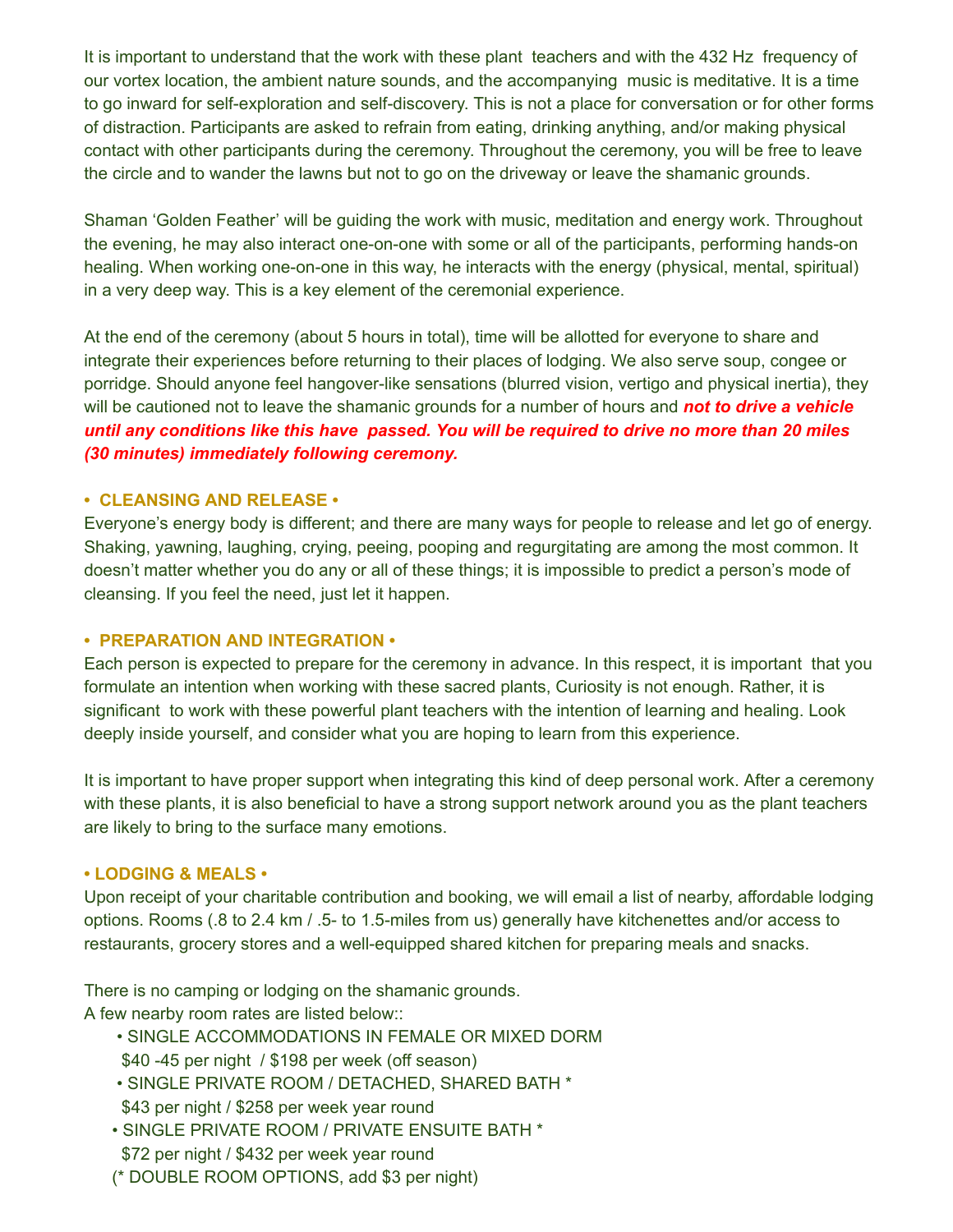*You are also free to find your own accommodations anywhere between Zone Sections 73 and 86 on the map below.* Because of our rural setting and the nature of Hawaii's country roads, it is advisable to check any accommodations you may find against the following Zones and mileages.

# Hawaii County **TMK Zones and Sections**

The whole of the Big Ialand is divided into Zones and Sections in such a way that, from the first two numberals in most addresses, you can tell approximatly where you are on the face of the island.



# **• GROUND TRANSPORTATION •**

Along with your ceremony booking details, we will send you driving directions from Kona International Airport (KOA). Rental cars, taxis, Uber and shuttles are all available. If you rent a car, *you will be required to drive no more than 30 minutes following ceremony.* For those who walk/Uber from a distance less than 2.5 miles, Shaman is available to drive you back to your accommodations at the end.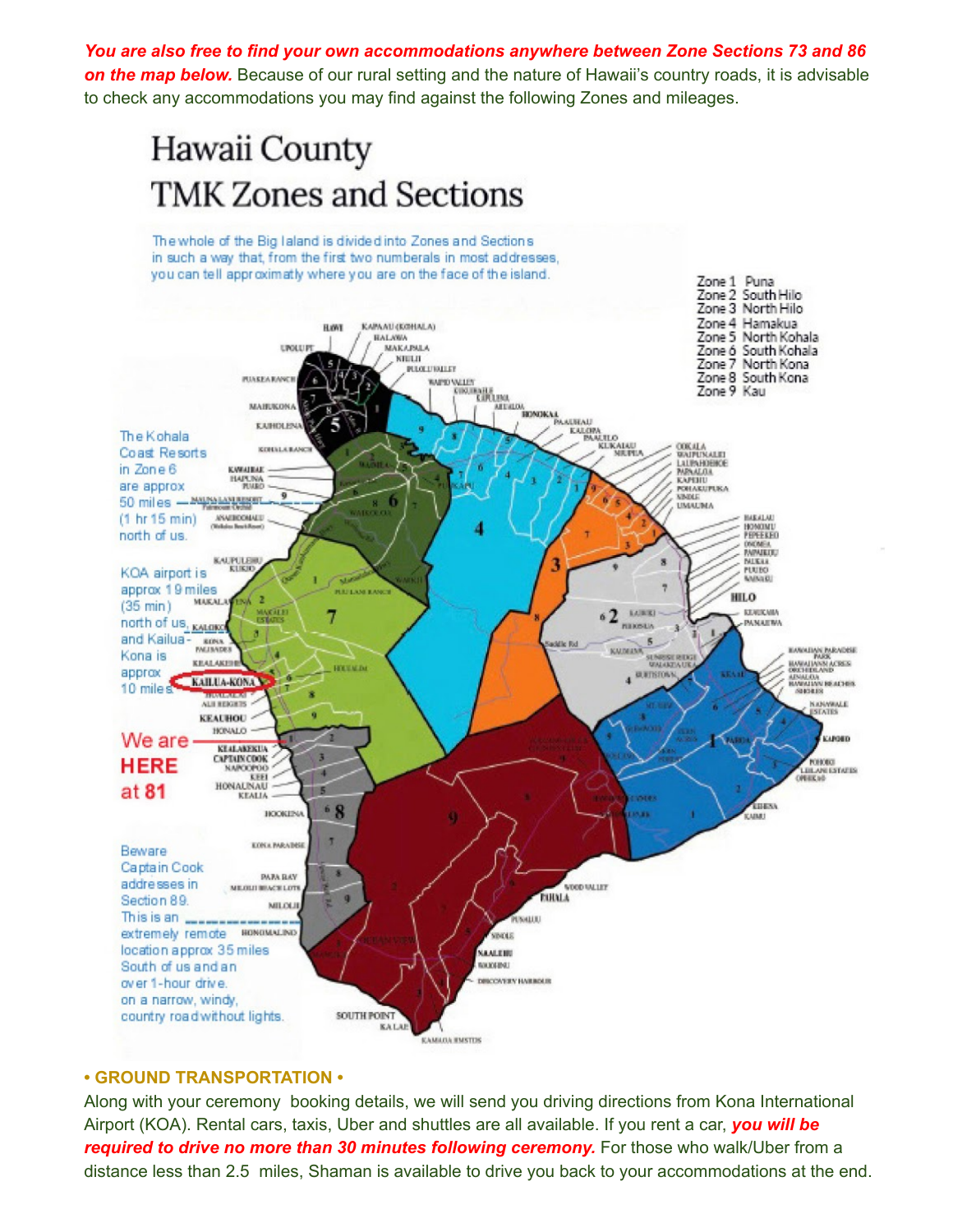## **• FLIGHTS AND ACCOMMODATIONS •**

Off-island guests are advised to book their flights and accommodations to arrive at Kona International Airport (KOA) a day or two before their actual scheduled ceremony in order to allow time for jet lag, settling in, and becoming familiar with the surrounding area. Arriving a day or two early is also a great way to prepare your mind and body for the experience ahead.

## **• APPLICATIONS AND MEDICAL WAIVERS •**

Applications and medical waiver forms need to be filled out by all new participants and by anyone who has not sat with us in a year or longer. This is to ensure that each participant is prepared for this work as certain medications and health issues are contraindicated.

## **• DIETARY GUIDELINES •**

To avoid physical discomfort and/or counteracting the effect of the plants, it is strongly recommended that, in the days leading up to and following the ceremony, you follow the dietary guidelines below.

# **2 WEEKS PRIOR TO CEREMONY AND 2 WEEKS AFTERWARDS:**

It has been theorized that our plants and ayahuasca work on the same serotonin receptors. When similar plants like this are taken simultaneously or too closely to each other, the receptors may overload. *Absolutely no ayahuasca or other plant entheogens for 2 weeks before or after ceremony.*

# **7 DAYS PRIOR TO CEREMONY AND 2 DAYS AFTERWARDS:**

- No alcohol
- No red meat or pork products
- No tobacco or tobacco products
- No recreational drugs (including marijuana, which tends to dull the effect and prompt purging)
- Pharmaceutical Drugs Depends what they are (please discuss with us as soon as possible)

## **2 DAYS PRIOR TO CEREMONY:**

The liver uses the same enzymes to metabolize our entheogens as it does alcohol, Tylenol®, and other drugs. Taken simultaneously, these open the opportunity for stress, toxicity and possibly even liver damage. *Absolutely no Tylenol® or alcohol consumption for 24 hours before or after ceremony.*

- No dairy products
- No sexual activity (recommended)
- No onions, garlic, chilies or strong spices
- No sugar (including sugar in processed foods)
- No salt (including high amounts of salt in processed foods)
- No excessively fatty, oily foods, deep-fat fried foods, or excessive oils
- No cold drinks (meaning chilled beverages; room temp. is recommended)

Avoid foods high in "tyramine," an amino acid precursor that can affect some of the same brain receptors as the plants do and cause symptoms of overload (e.g., headaches, profuse sweating, neck stiffness, heart palpitations and/or an increase in blood pressure.) Foods high in tyramine include bouillon, meat extracts, overly ripened foods (ex., squishy avocados and spotted bananas), aged foods (ex., cheese and alcohol) smoked foods (ex., smoked fish) and fermented foods (ex., shrimp paste, sauerkraut, fermented bean curd, tempeh, miso, pickles, anything that is not FRESH),

# **ON THE DAY OF THE CEREMONY**

You will want to drink plenty of water and -- no later than noon or 1 PM before arriving at the shamanic grounds -- eat a light, luncheon meal (foods like fruit smoothies, fish, grains and/or vegetables) so that you will be operating on an empty stomach by 6 PM without feeling excessively hungry.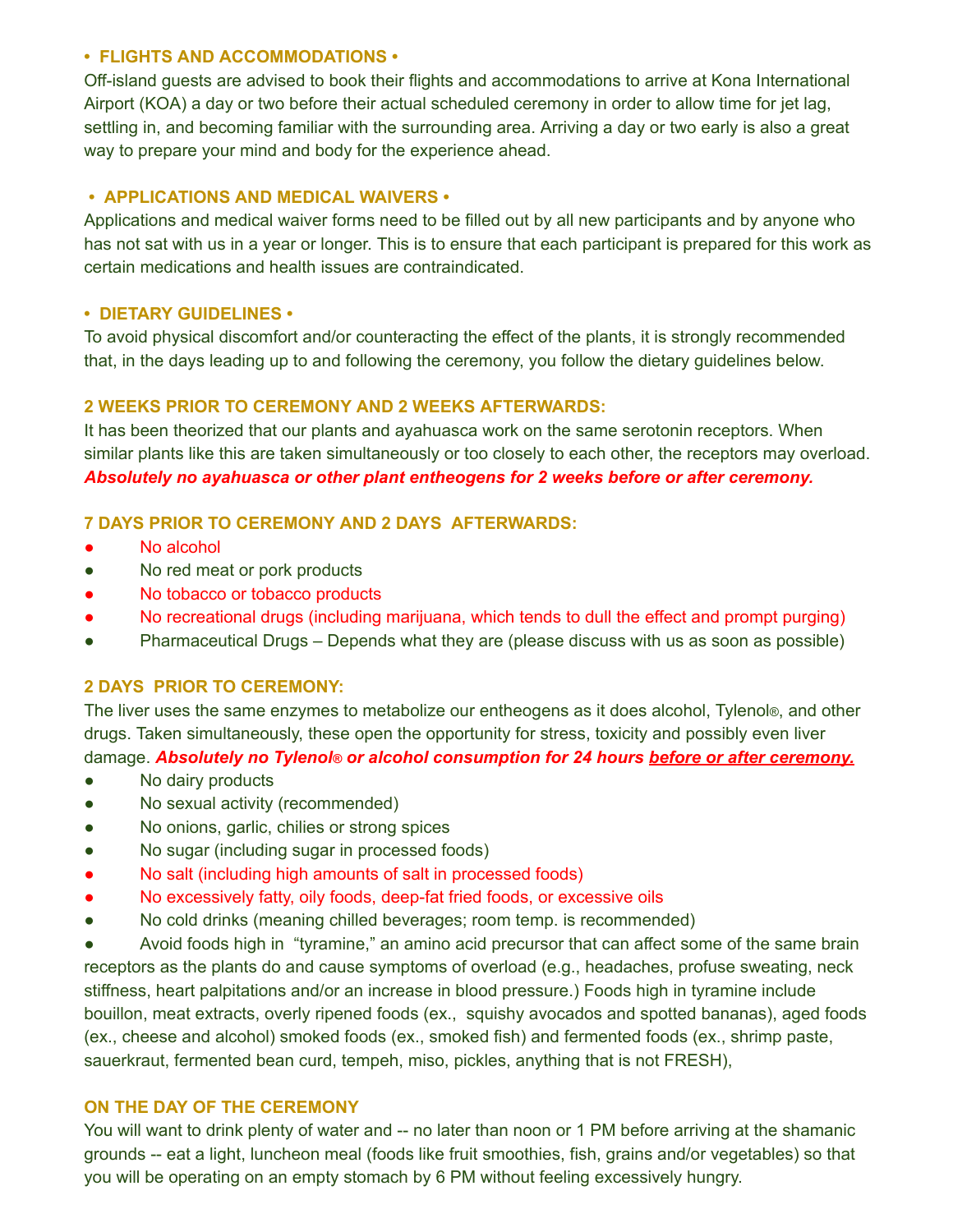#### **• WHAT TO WEAR •**

Think comfortable: long sleeves warmies, t-shirts or loose sweaters, extra socks, yoga or jogging pants, and scrunchies or hair bands if you have long hair. We are upcountry at 1,600 ft (500 m) elevation; so evenings here tend to be chilly, and you will most likely want a shawl or hoodie to wrap around yourself.

#### **• WHAT TO BRING •**

You will need to have a FLASHLIGHT with you as we are in a rural setting with few overhead lights and a SHAWL, a HOODIE, a SWEATER or a JACKET as it tends to get chilly here in the evenings. If you are prone to bug bites and choose to bring along an insect repellant, please be sure it is all natural and made from essential oils only. "Off" products and aerosol sprays are NOT compatible with this work.

#### **• WHAT TO EXPECT •**

Everyone's experience during ceremony is different because we are not experiencing the plants so much as we are experiencing ourselves.

Below are a few quotes from people who have drank with us.

*"I didn't feel that different from how I feel in the opening rounds with Ayahuasca. Colors became a little more saturated, and I began to feel less like an intruder, more at one and at peace with all of the nature around me. I felt like I was vibrating and somehow blending in with everything around me."* -- A regular ayahuasca participant on his 1st time with our Hawaiian plants

*"This brew took a very definite hold of me in a way I hadn't quite experienced before. It didn't have that heavy, physical, ayahuasca sensation; so it was clearer than ayahuasca. The jungle around me took on a beautiful, crisp glow. Things seemed to pulse and flow in a rhythm that I was part of. The insects and frogs chirping away seemed to speak a language that I could almost understand.* -- A seasoned plant medicine explorer after his 1st encounter with our Hawaiian plants

*"I can be overly sensitive, but this evening made me want to cry at its simplicity, at it's stark and silent beauty, where everything seemed to be in perfect alignment and perfect harmony."* -- A first-time Sacred Plant Ceremony participant

#### **• FDA REGULATIONS •**

Please be advised that the plants we use in ceremony are psychoactive (i.e. they affect brain receptors), that they appear to have properties which expose users to the risks of abuse, addiction and dependence, and that the U.S. Food and Drug Administration (FDA) is warning consumers not to use psychoactive plant substances that affect brain receptors, and that appear to have properties which expose users to the risks of abuse, addiction and dependence. Moreover, there are no FDA-approved uses for these plants at the moment, and the agency has received concerning reports about their safety. The FDA is actively evaluating all available scientific information on this issue and continues to warn consumers not to use any products containing these botanical substances or their psychoactive compounds. *By partaking of these plants, you do so at your own risk -- not as food, medicine or food supplementation, but as sacred sacrament for your own spiritual purpose(s).*